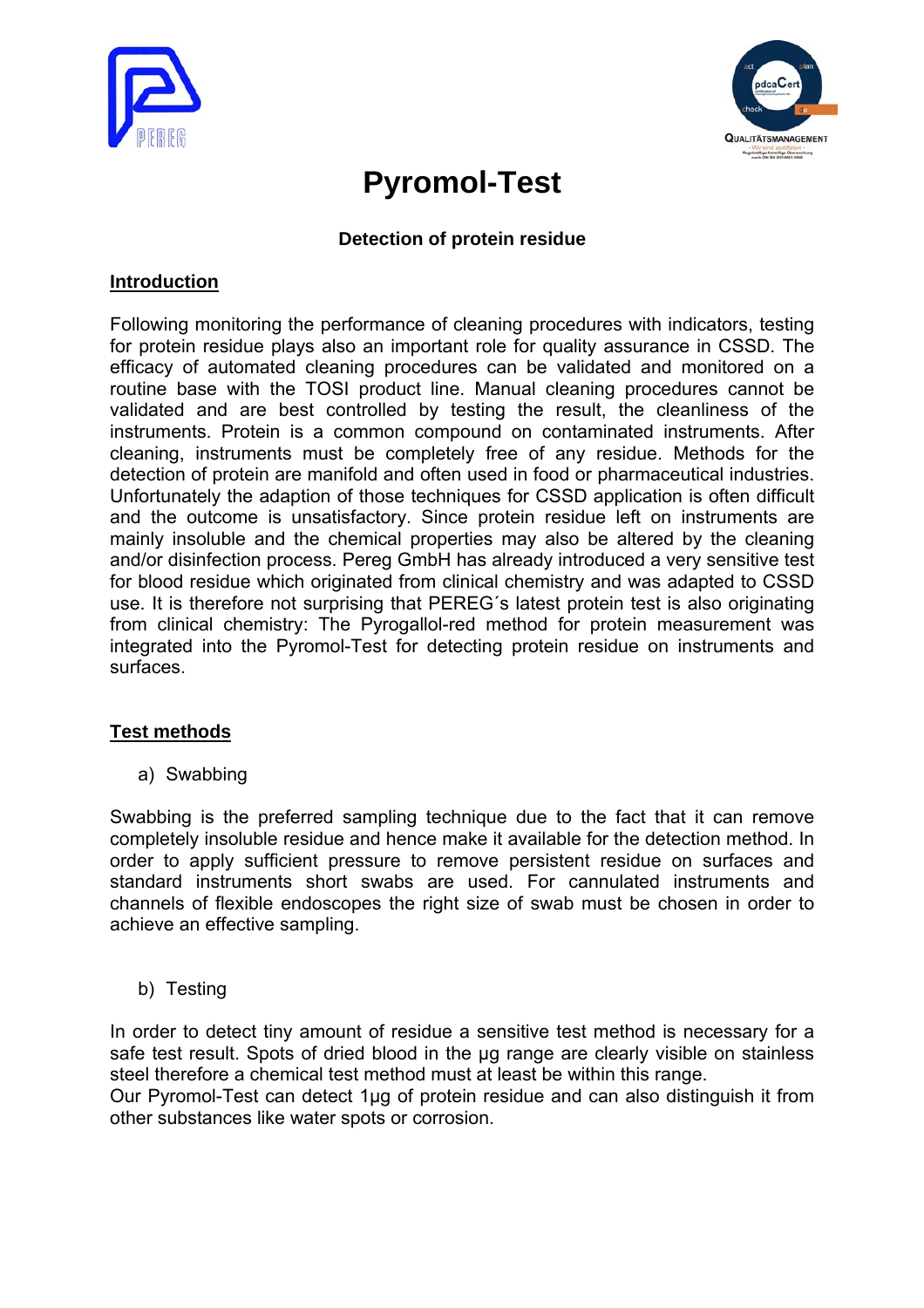# **Validation of the detection limit of the Pyromol-Test**

The detection limit of the Pyromol-Test was verified with 1, 2 and 5µg denaturated Albumin which was achieved by dosing 1µl of corresponding solutions onto heated steel plates at 100°C.

Proof of no interference was achieved by reaction of the Albumin solutions with 3% Glutaraldehyde and 3% Hydrogenperoxide for 1 hour before performing the same test. In addition to the protein samples, a blind test without protein was performed. All tests were repeated 3 times.

# **Results**

The Picture shows the Pyromol-Test results for the denaturated protein samples (from left to right: 0µg, 1µg, 2µg, 5µg). All samples except the blind control gave a positive result indicated by the colour change to blue-green. While larger amount of protein show a visible spot after less than 1 minute however, a 5 minutes waiting time is recommended to clearly detect small amount of protein. Soluble protein, normally not found on reprocessed surgical instruments, can change the colour of the liquid to blue-green. The protein samples chemically altered by glutaraldehyde and hyrogenperoxide gave corresponding results.



Pyromol-Test results from 0-5µg protein (0µg / 1µg / 2µg / 5µg)

# **Discussion**

The Pyromol-Test is based on the formation of a protein-dye complex. This reaction detects the protein chain itself, therefore it can still show chemically altered and denaturated protein. This is mandatory for the detection of residue after chemical disinfection processes. The detection limit of 1µg is low enough and necessary for a safe test result. **Medical devices must be completely free of residue!** Compared to other tests like the OPA method, the Ninhydrin test or the Biuret test, the Pyromol-Test is more sensitive and selective in performance and is considered according to the EN ISO 15883 standards.